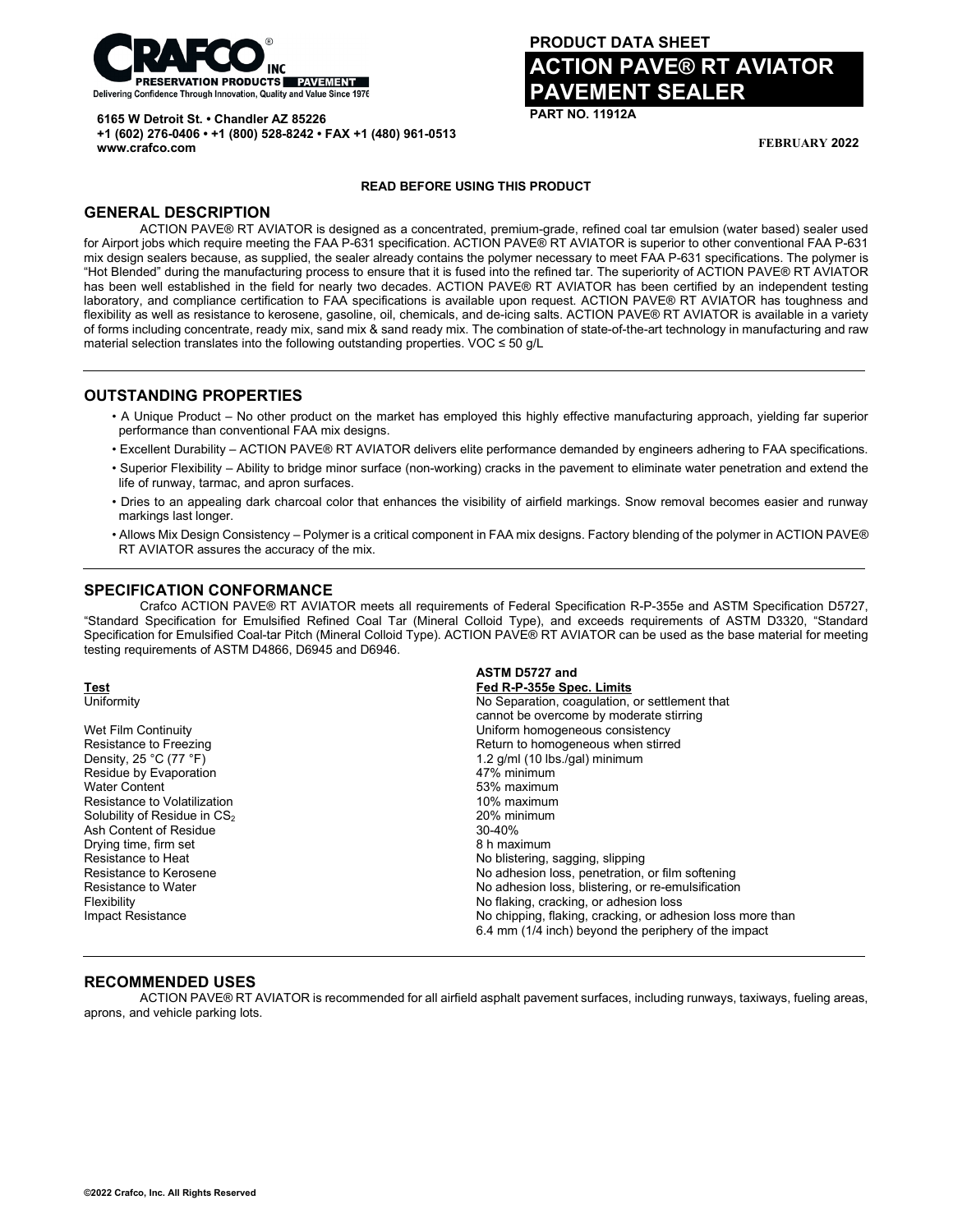

**6165 W Detroit St. • Chandler AZ 85226**

**+1 (602) 276-0406 • +1 (800) 528-8242 • FAX +1 (480) 961-0513 www.crafco.com**

# **PRODUCT DATA SHEET ACTION PAVE® RT AVIATOR PAVEMENT SEALER**

**PART NO. 11912A**

**FEBRUARY 2022**

## **MIX DESIGN RECOMMENDATIONS**

**Important** - Consult FAA Specifications P-630 & P-631 for mix design and application rate. All mix designs must include clean, quartz, angular sand. The following is recommended mix design for ACTION PAVE® RT AVIATOR and fall within the limits of Table 2 of P-631.

| Refined Coal Tar | <b>Water Gallons</b><br>(Liters) | <b>Additive Gallons</b><br>(Liters) | Aggregate pounds<br>(kg) | Formula Rate of Application of Mix per<br>Square Yard |                             |
|------------------|----------------------------------|-------------------------------------|--------------------------|-------------------------------------------------------|-----------------------------|
| (Liters)         |                                  |                                     |                          | Minimum Gallons<br>(Liters`                           | Maximum Gallons<br>(Liters) |
| 100 (379)        | $25 - 40(95 - 151)$              | Pre-blended*                        | $300 - 600(136 - 271)$   | 0.12(0.54)                                            | 0.20(0.91)                  |
| 100 (379)        | $25 - 40(95 - 151)$              | Pre-blended*                        | $300 - 600(136 - 271)$   | 0.12(0.54)                                            | 0.20(0.91)                  |
|                  | <b>Emulsion Gallons</b>          |                                     |                          | $- \cdot \cdot - \cdot$                               |                             |

\*Additive pre-blended at manufacturing plant at levels required by FAA P-631.

## **IMPORTANT WEATHER LIMITATIONS FOR APPLICATION**

- Surface and air temperature should be a minimum of 50 °F (10 °C) and rising.
- Do not apply on rainy, foggy, or extremely humid days, or when rain is in the forecast within 24 hours.
- If the pavement temperature is above 100 °F (38 °C), dampen the pavement with a fine mist of water to facilitate even spreading. Do not allow water to puddle on the surface.

## **APPLICATION TOOLS**

- Use conventional tools: Brush, rubber squeegee, or spray rig.
- Clean up with water. Do not discard washings in the bodies of water or down sewer drains.
- Dried sealer on tools: Wire brush, scrape, and peel.

## **INSTALLATION**

Prior to use, user must read and follow Installation Instructions for ACTION PAVE® RT AVIATOR to verify product selection, pavement preparation procedures, mixing, application rates, usage precautions and safety procedures. General guidelines are as follows: Preparatory Work — The asphalt surface must be structurally sound, surface cured, and free from all loose or foreign matter prior to the application of ACTION PAVE® RT AVIATOR. ACTION PAVE® RT AVIATOR can be applied by spray, rubber-bladed squeegee, brush, or mechanical equipment specifically designed for this purpose. Due to the heavy bodied nature of the slurry-mixed ACTION PAVE® RT AVIATOR, application by means of specialized equipment is recommended. This equipment can be of two types, high volume positive displacement airless spray or mechanical squeegee. Both types must be capable of keeping material thoroughly mixed and homogenous throughout the application process. All equipment used must be capable of supplying a sufficient quantity of material for uniform application over the entire width of the application

mechanism to provide a uniformly coated surface.

## **CURING TIME**

Cure time will vary according to temperature and humidity at the time of application. Insufficiently cured films wear prematurely. Lower temperatures, high humidity and lack of direct sunlight will prolong the cure time. Higher temperatures, lower humidity and direct sunlight accelerate the cure process. If a second coat is to be applied, allow the first coat to dry sufficiently to withstand light vehicular and pedestrian traffic without damaging or scuffing the coating. After the application of the last coat, allow the coating to cure at least 20-24 hours under good drying conditions prior to opening to traffic.

## **SPECIAL INSTRUCTIONS**

Apply only on unsealed asphalt or surfaces previously sealed with LP, Asphalt Emulsion or Refined Tar based sealers. Do not apply over surfaces sealed with gilsonite and other solvent-based sealers. New asphalt pavements must be allowed to cure at least 90 days in hot weather. Perform a water break free test, by spreading water on the pavement, to confirm that the surface oils have dissipated. If the water does not bead, pavement is ready for sealcoating. Not recommended for steeply inclined surfaces, as they may become slippery when wet.

## **CAUTIONS**

KEEP FROM FREEZING / KEEP OUT OF REACH OF CHILDREN

Contains REFINED COAL TAR. May cause skin irritation. Wear gloves and protective clothing. In case of contact, flush skin, or eyes immediately with fresh water. If the product gets in the mouth or eyes, see a physician immediately. Consult the Safety Data Sheet for details.